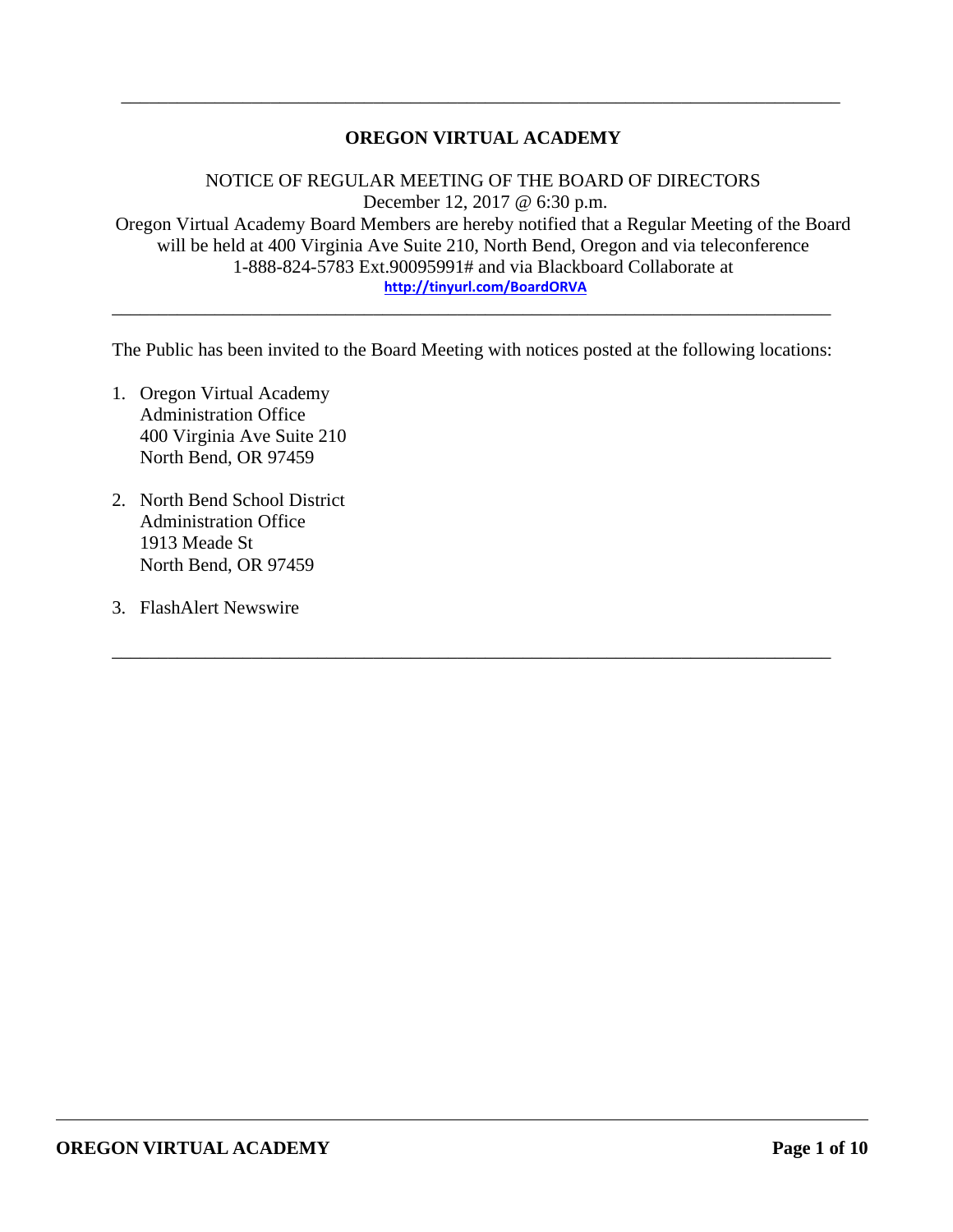### **MINUTES REGULAR MEETING AGENDA**

## **BOARD OF DIRECTORS OREGON VIRTUAL ACADEMY**

**Tuesday, December 12th, 2017 6:30 p.m.**  ORVA Office 400 Virginia Ave Suite 210 North Bend, OR 97459

## **INSTRUCTIONS FOR PRESENTATIONS TO THE BOARD BY PARENTS AND CITIZENS**

The Oregon Virtual Academy welcomes your participation at the School's Board meetings. The purpose of a public meeting of the Board of Directors is to conduct the affairs of the School in public. We are pleased that you are in attendance and hope that you will visit these meetings often. Your participation assures us of continuing community interest in our School. To assist you in the ease of speaking/participating in our meetings, the following guidelines are provided.

- 1. Agendas are available to all audience members at the door to the meeting or by requesting the agenda from School Officials (541-751-8060).
- 2. The "Public Comment" portion is set aside for members of the audience to raise issues that are not specifically on the agenda. These presentations are limited to three (3) minutes and total time allotted to non-agenda items will not exceed fifteen (15) minutes. The Board may give direction to staff to respond to your concern or you may be offered the option of returning with a citizen-requested item.
- 3. When addressing the Board, speakers are requested to stand, to state their name and address, and to adhere to the time limits set forth.
- 4. Citizens may request that a topic related to school business be placed on a future agenda by submitting a written request at least seventy-two (72) hours in advance of any regular meeting. Once such an item is properly placed on the agenda, the Board can respond, interact, and act upon the item.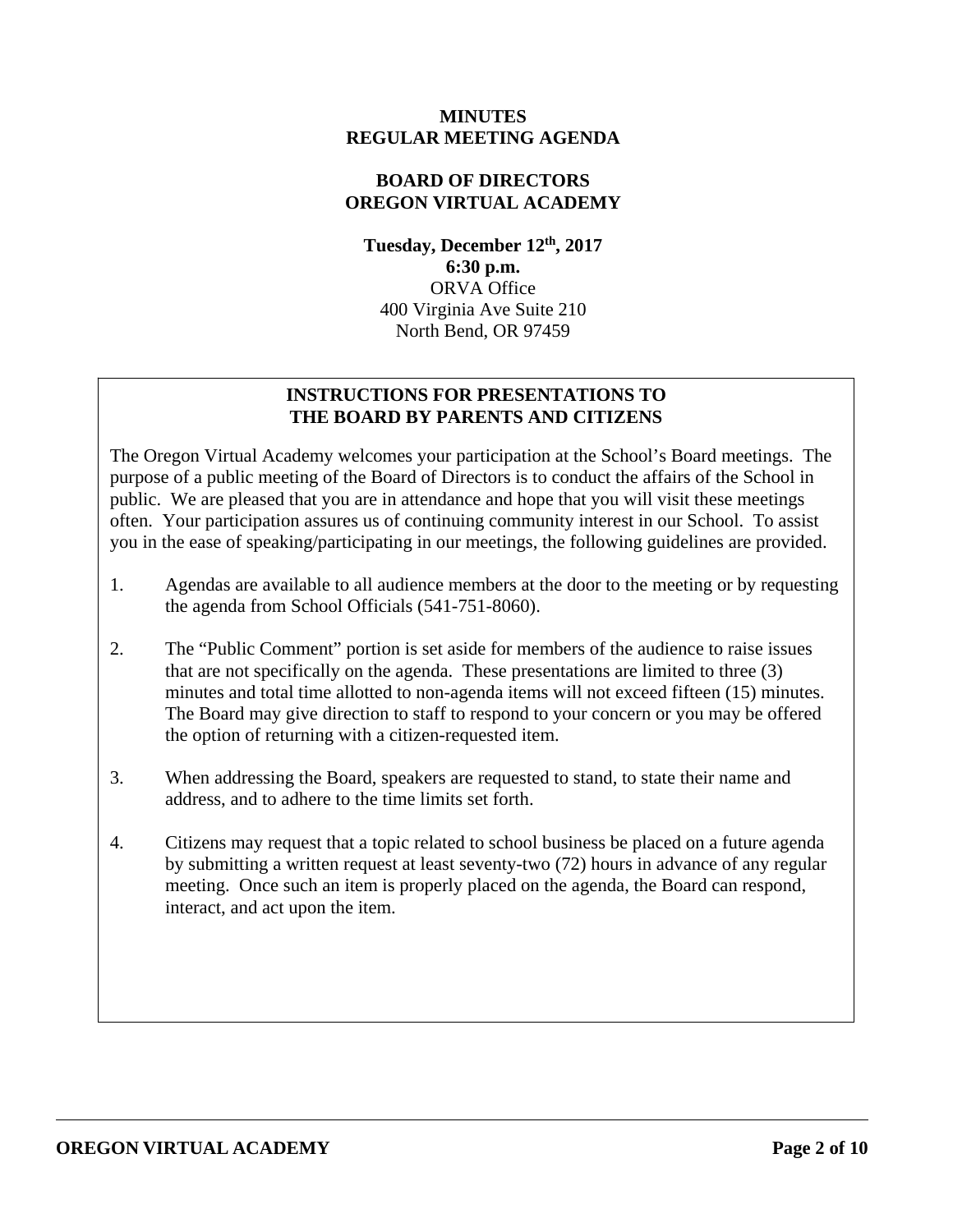## **I. PRELIMINARY**

**A.** Call To Order

Meeting was called to order by the Board Chair at 6:31 P.M.

**B.** Roll Call

| <b>Member</b>       | Title                      | <b>Term</b> | <b>Present</b> | <b>Absent</b> | <b>In</b> | Out |
|---------------------|----------------------------|-------------|----------------|---------------|-----------|-----|
| Mr. Paul Tannahill  | Member                     | 2015-2018   | Х              |               |           |     |
| Mr. Michael Herndon | Member                     | 2015-2018   | X              |               |           |     |
| Vacant              | Member                     | 2016-2019   |                |               |           |     |
| Mr. Steven Isaacs   | Member                     | 2016-2019   | X              |               |           |     |
| Mr. Brian Bray      | Temporary<br>Chairman      | 2016-2019   | Х              |               |           |     |
| Mr. Barry Jahn      | Temporary<br>Vice Chairman | 2017-2020   | X              |               |           |     |
| Vacant              | Member                     | 2017-2020   |                |               |           |     |

## **II. COMMUNICATIONS**

**A.** PUBLIC COMMENTS:

No individual comment shall be for more than three (3) minutes and the total time for this purpose shall not exceed fifteen (15) minutes. Board members may respond to comments however no action can be taken. The Board may give direction to staff following comment.

- **B.** BOARD/STAFF DISCUSSION
	- 1. Head of School Report: a. HOS Report – Mr. Werlein, Head of School
- *Mr. Werlein reports a follow up to a public comment from the previous meeting. Those requests were addressed and followed up on and has not received any further communication regarding the issue.*
- *Major student celebration one student is currently on track to graduate this year with her high school diploma as well as her associate's degree due to the expanded options program.*
- *Currently still searching for a SPED/TAG teacher. We are also interviewing and recruiting for a Primary Academic Administrator* 
	- o *Special thanks to Dr. Catherine Wilson for her time at ORVA.*
- *Summary of school improvement goals:* 
	- o *Increase passing rate.*
	- o *Increase graduation rate.*
	- o *Increase retention rate.*
	- o *Increase stakeholder (Teacher/Family) satisfaction.*
- *Enrollment/ Operations* 
	- o *Students withdrawing continues to be a concern*
	- o *Current WD Rate is 3.8% above where it was last year.*
	- o *The targeted increase in retention is approximately 3% over last year's average. This gives us a significant deficit to cover. (6.8%)*
	- o *Efforts to decrease truancy (10 day) WDs have shown improvement for students in this category.*
	- o *Enrollment continues to be approximately 200 students less than our target which was set*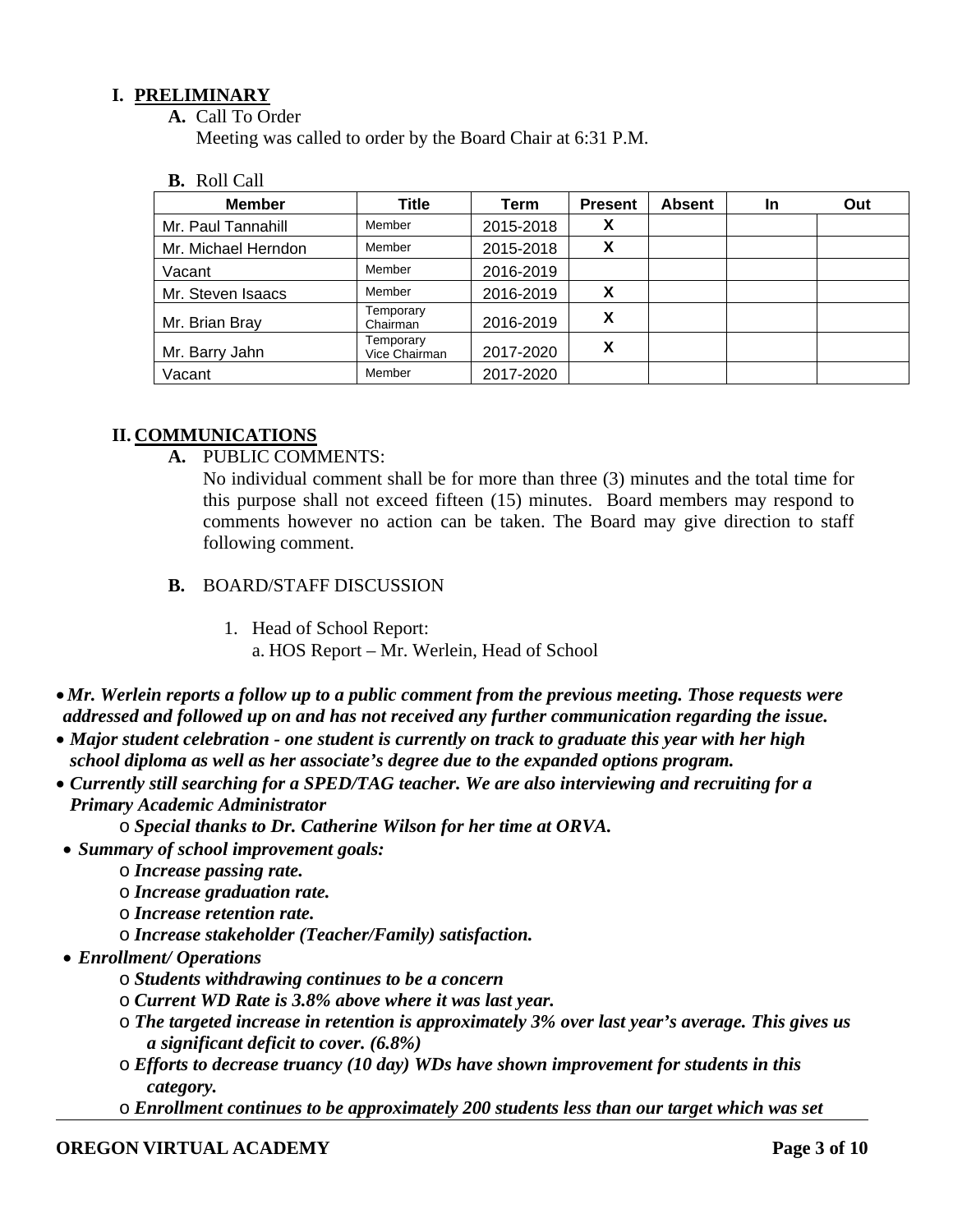*last year. It is picking up a little as the new semester approaches.* 

- o *Where can we have an impact with withdrawn students:* 
	- *No control over LC availability or student relocation.*
	- *Can control motivation. Think about what else we can do to reach out to those students to motivate and engage.*
	- *Truancy has remained relatively low. Getting to students sooner and re-engaging before the 10 day mark hits.*
- *School Data: Primary* 
	- o *On track to complete 90% of course work:* 
		- *ElA 52%*
		- *Math 44.6%*
		- *Generally on par with last year. Would like to see this improve.*
		- *Goal is increase by January meeting.*
- *School Data: Secondary* 
	- o *Middle school: on track to complete* 
		- *ElA 77%*
		- *Math 68%*
		- *Science 57%*
		- *Social Studies 81%*

#### o *High School: on track to complete:*

- *ELA 45%*
- *Math 54%*
- *Science 45%*
- *Social Studies 50%*
- o *Graduation:* 
	- *Access to great tool to track graduation progress.* 
		- *Allows staff to track progress before it's too late.*
	- *First priority are seniors.*
- o *Observations between two teachers* 
	- *Both core teachers with the same amount of preps. 1 has 25% passing rate with 3.1 instructional hours. The other has 72% passing rate with 13.1 instructional hours.*
	- *Pushes us to look at how we are spending our time and how this affects student success.*
- o *Currently there are 7165 courses being taken at the secondary level. 482 of those courses are currently earning a grade between 49.9 and 59.9%. This range consists of 7% of all courses being taken. This should be a focus for remediation.*

#### i) NTCM Conference Update – Wendy Ross

- *How inquiry based learning looks in an online classroom:*
	- o*The inquiry approach is more focused on using and learning content as a means to develop information-processing and problem solving. Give them tools to solve the problem.*
	- o*The system is more student centered, with the teacher as a facilitator of learning. More emphasis on "how we come to know" and less on "what we know".*
	- o *Students are more involved in the construction of knowledge through active involvement.* 
		- *The more interested and engaged students are by a subject the easier it will be for them to construct in-depth knowledge of it.* 
			- *Learning becomes almost effortless when something fascinates students and*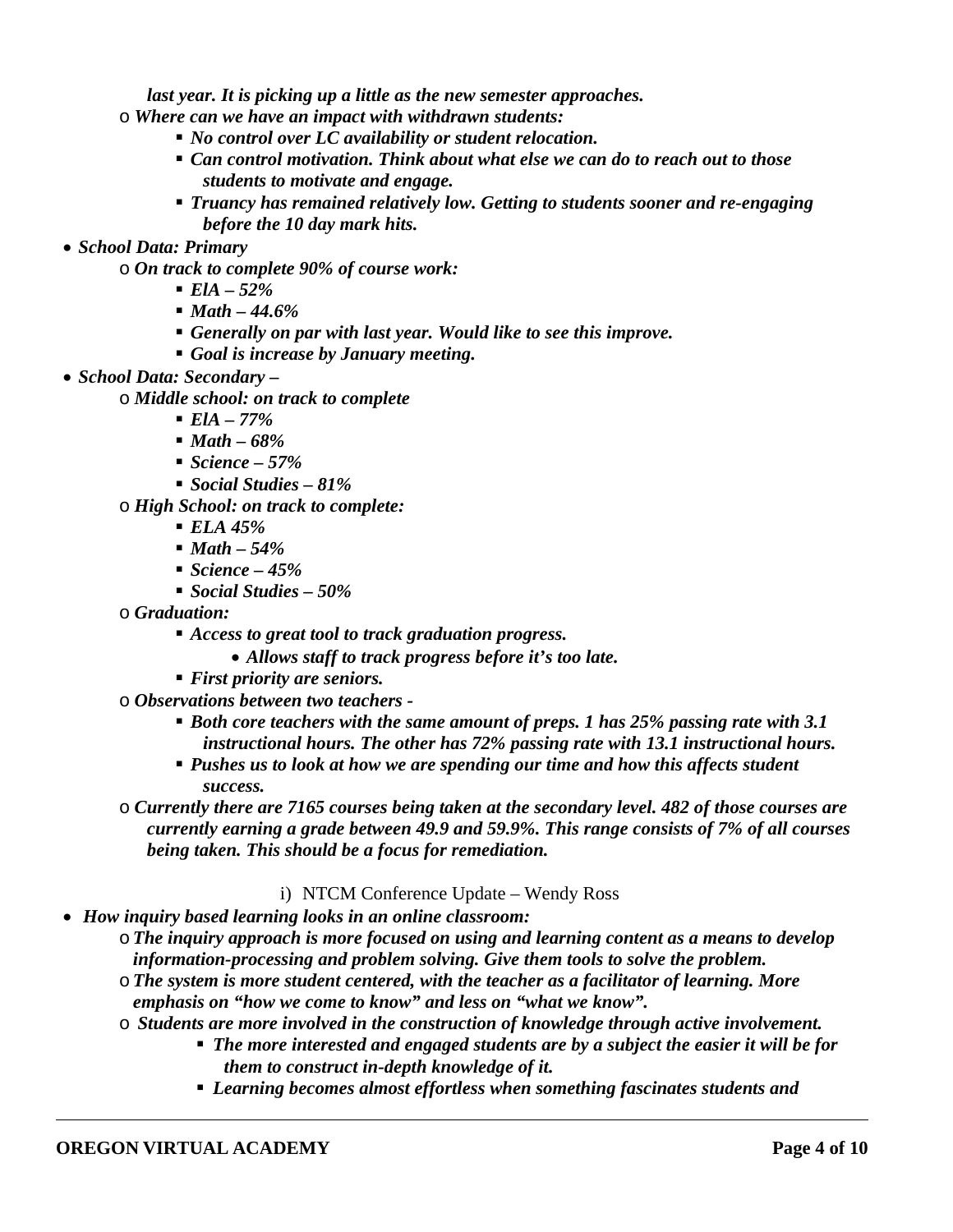*reflects their interests and goals.* 

- o *5 characteristics of Inquiry Based Learning:*
	- *Blooms Taxonomy*
	- *Ask Questions that motivate*
	- *Utilizes wide variety of resources including project based learning*
	- *Teacher as facilitator*
	- *Meaningful products come out of inquiry based learning*
- o *Math Department is using these ideas to create an action plan, to collaboratively work to provide this model for our students in an online environment.* 
	- 2. Board of Directors Discussion:
		- a. Committee Updates
			- i) Finance Committee Mr. Herndon, Board Member
- *Mr. Herndon reports that he met with Steve and Craig to discuss a better description of income. Developing a sheet that gives numbers for the previous month and year to date regarding ADM and what income we can expect based on the attendance.*
- *Working on a better breakdown of invoices from K12 particularly on materials and computers.*
- *Asked for mock-up of Non K12 invoices check register.*
- *Asked for schedule of future conferences and budget to be put on dashboard or as part of the HOS report.*
- *Came up with mock-up of these items for the next board meeting in January.*

### ii) Teacher to Board Committee – Mr. Jahn, Board Member

- *Mr. Jahn thanked the teacher representatives for their work and Mr. Werlein for his detailed HOS report.*
- *Mr. Jahn and Mr. Bray attended a leadership institute workshop at the OSBA conference. Emphasis on the importance of the team. Moving in a good direction to strengthen the staff and admin relationships.*
	- o *Would like to move to a round table format by the January meeting. Involve the HOS and administrators with a board member just in the background.*

iii) Professional Services Committee – Mr. Bray, Board Member

- *Mr. Bray reports that he has contacted Peter Valentine.*
- *Mr. Herndon requests a virtual meeting to develop suggestions on the K12 contract.*

iv) Policy Committee – Mr. Herndon, Board Member

- *Nothing to report.*
- b. OSBA Conference Update

i) Board Retreat Update – Brian Bray, Board Chair

- *Mr. Bray reports good conversations with OSBA regarding relationships with charter schools.*
- *Mr. Bray asks about an update on the on OSBA's change of status to non-profit and how that affects charter school relationships.* 
	- o *Mr. Werlein reports that he does not have an update.*
- *Meeting with Mr. Werlein, Mr. Jahn, and Mr. Bray to discuss legislative matters.*  o *Discussing key issues and key players. Get approach to address the issues.*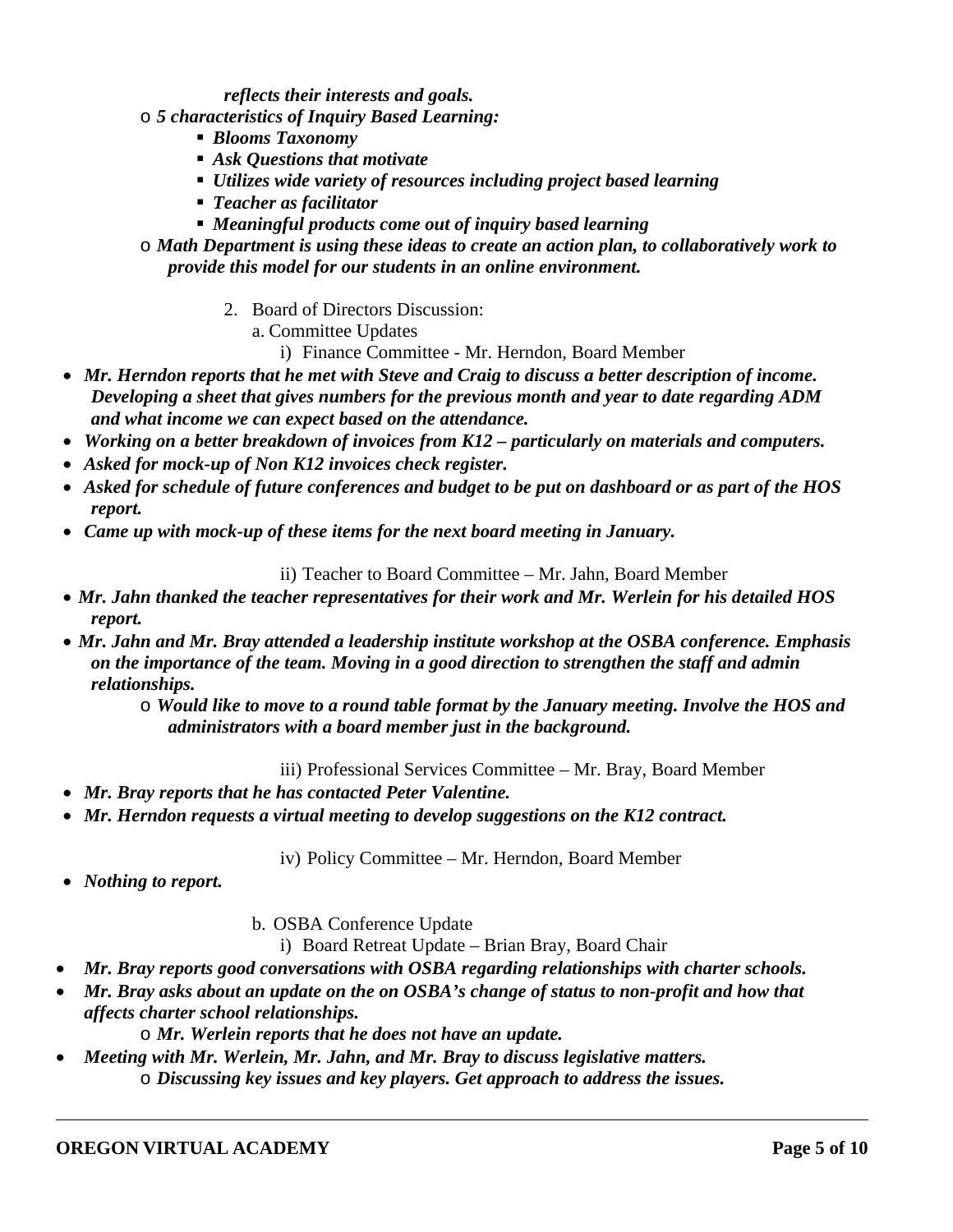- ii) Leadership Institute Workshop Barry Jahn, Vice Chair
- c. Nominations for Board Treasurer and Board Secretary
- d.Board Dashboard Design
- *Covered under the financial committee update.*

### **III. CONSENT AGENDA ITEMS**

All matters listed under the consent agenda are considered by the Board to be routine and will be approved/enacted by the Board in one motion in the form listed below. Unless specifically requested by a Board member for further discussion or removed from the agenda, there will be no discussion of these items prior to the Board votes on them. The Head of School recommends approval of all consent agenda items.

- *Mr. Bray moved to remove item 2. New Hires from the consent agenda for further discussion. Mr. Jahn seconded the motion. All were in favor with none opposed. Item 2 – New Hires was removed from the consent agenda.*
- *Mr. Herndon requested further discussion and clarification on item b. Catherine Wilson under item 3 Staff Resignations.* 
	- o *Mr. Bray calls on Dr. Wilson for further clarification and detail.*
	- o *Dr. Wilson gives further information regarding her decision to resign from the Oregon Virtual Academy.*

#### **A.** ITEMS FOR APPROVAL

- 1. Previous Meeting Minutes
	- a. September  $19<sup>th</sup>$ , 2017
	- b. November  $28<sup>th</sup>$ ,  $2017$

#### 2 New Hires

a. Nicole Green – Family Support Liaison

- 3. Staff Resignations
	- a. Lindsay Martinez Primary Teacher
	- b. Catherine Wilson Primary Academic Administrator
- 4. Rescinded Resignation a. Heidi Vogel – Primary Teacher

### *Mr. Herndon moved to approve the consent agenda items. Mr. Jahn seconded the motion. All were in favor with none opposed. The motion carried.*

## **IV. SCHEDULED FOR ACTION**

- **A.** PERSONNEL
- **B.** BUSINESS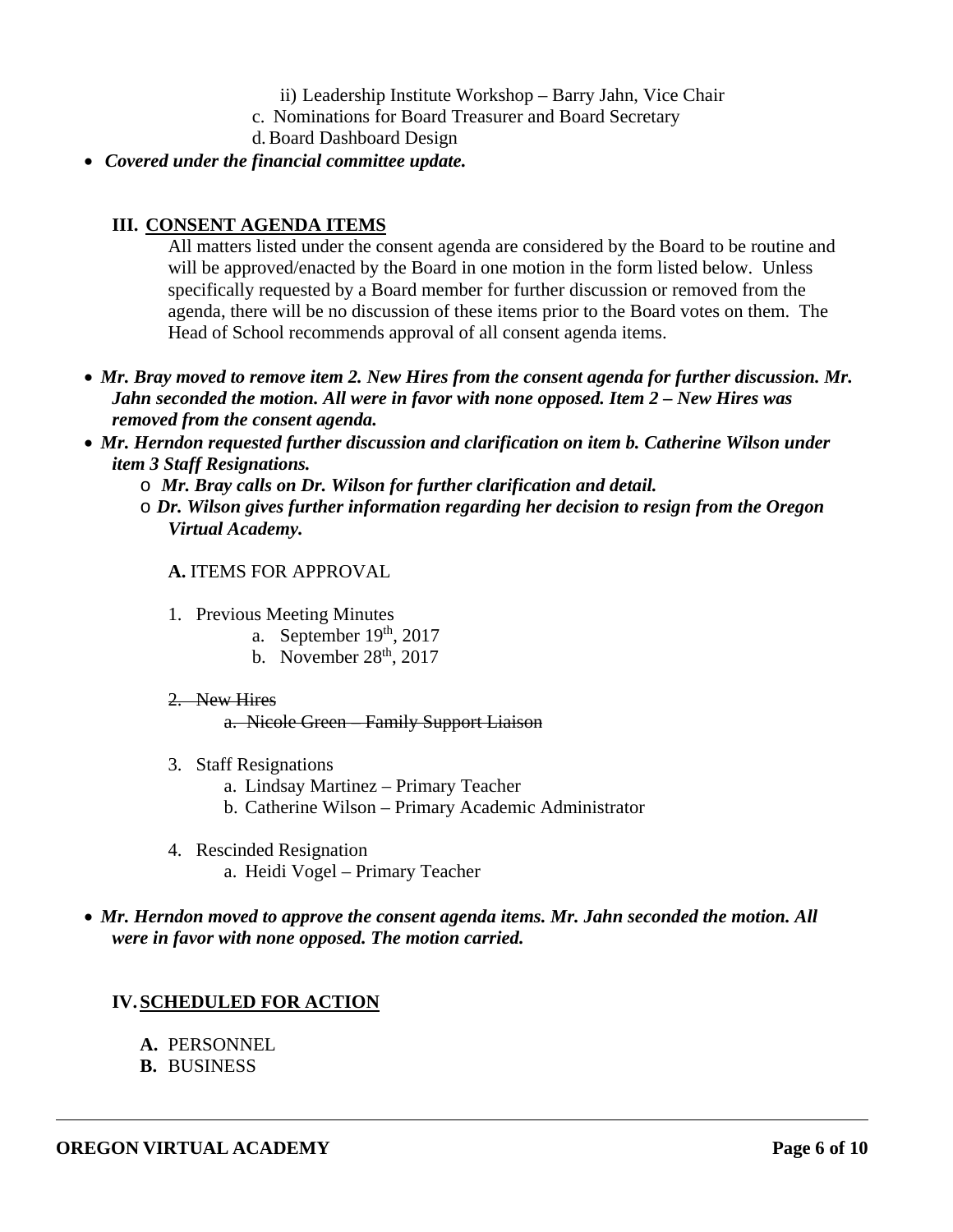1. IV-BDRPT-01\_12-12-17

Consideration and Possible Approval of the Insperity Insurance Renewal

- *Mr. Crawford from Insperity reports that this action will be for renewal and open enrollment for employee health insurance.*
- *Mr. Jahn reports that this has been a subject of discussion in the Teacher to Board committee. Staff is anxious to have something approval so they can plan their insurance packages.*
- *Mr. Crawford reports that every employer is required by law to offer employees an open enrollment period every 12 months. This time of year is a common open enrollment period.* 
	- o *The benefits in place are the same that have been in place for the entirety of the relationship.*
	- o *There are no changes to benefits other than change in cost.*
	- o *The school will need to decide if they are prepared to absorb 100% of the cost increase. If the school decides to absorb the cost it would be about an additional \$83,000/year or \$7,000/month.*
- *Mr. Bray asks if waiting until next month to vote on this item will have a detrimental impact on staff.*  o *Mr. Herndon shares that he is comfortable waiting the 30 days.*
	- o *Mr. Jahn recommends sharing this with a few teachers to gain feedback on the offerings.*

| <b>Member</b>       | <b>Motion</b> | Aye          | <b>No</b>            | <b>Abstain</b> | <b>Absent</b> |
|---------------------|---------------|--------------|----------------------|----------------|---------------|
| Mr. Paul Tannahill  |               |              |                      |                |               |
| Mr. Michael Herndon |               |              |                      |                |               |
| Vacant              |               |              |                      |                |               |
| Mr. Steven Isaacs   |               |              |                      |                |               |
| Mr. Brian Bray      |               |              |                      |                |               |
| Mr. Barry Jahn      |               |              |                      |                |               |
| Vacant              |               |              |                      |                |               |
| Motion              | Carried(      | Not Carried( | $Vote,(A)$ $(N)(Ab)$ | Tabled(X)      |               |

*Mr. Bray moved to table the action. Mr. Herndon seconded the motion. All were in favor with none opposed. The motion carried and the action will be tabled for a later date.* 

*Mr. Bray moved that the board chair and finance chair approve this action if deemed appropriate outside of the board meeting. All were in favor with none opposed.* 

2. IV-BDRPT-02\_12-12-17

Consideration to Approve Board Chair as a Permanent Position

| <b>Member</b>       | <b>Motion</b> | Aye          | <b>No</b>        | <b>Abstain</b> | <b>Absent</b> |
|---------------------|---------------|--------------|------------------|----------------|---------------|
| Mr. Paul Tannahill  |               | χ            |                  |                |               |
| Mr. Michael Herndon | v             | χ            |                  |                |               |
| Vacant              |               |              |                  |                |               |
| Mr. Steven Isaacs   |               | χ            |                  |                |               |
| Mr. Brian Bray      |               | χ            |                  |                |               |
| Mr. Barry Jahn      | 2nd           | χ            |                  |                |               |
| Vacant              |               |              |                  |                |               |
| Motion              | Carried(X)    | Not Carried( | Vote,(A) (N)(Ab) | Tabled(        |               |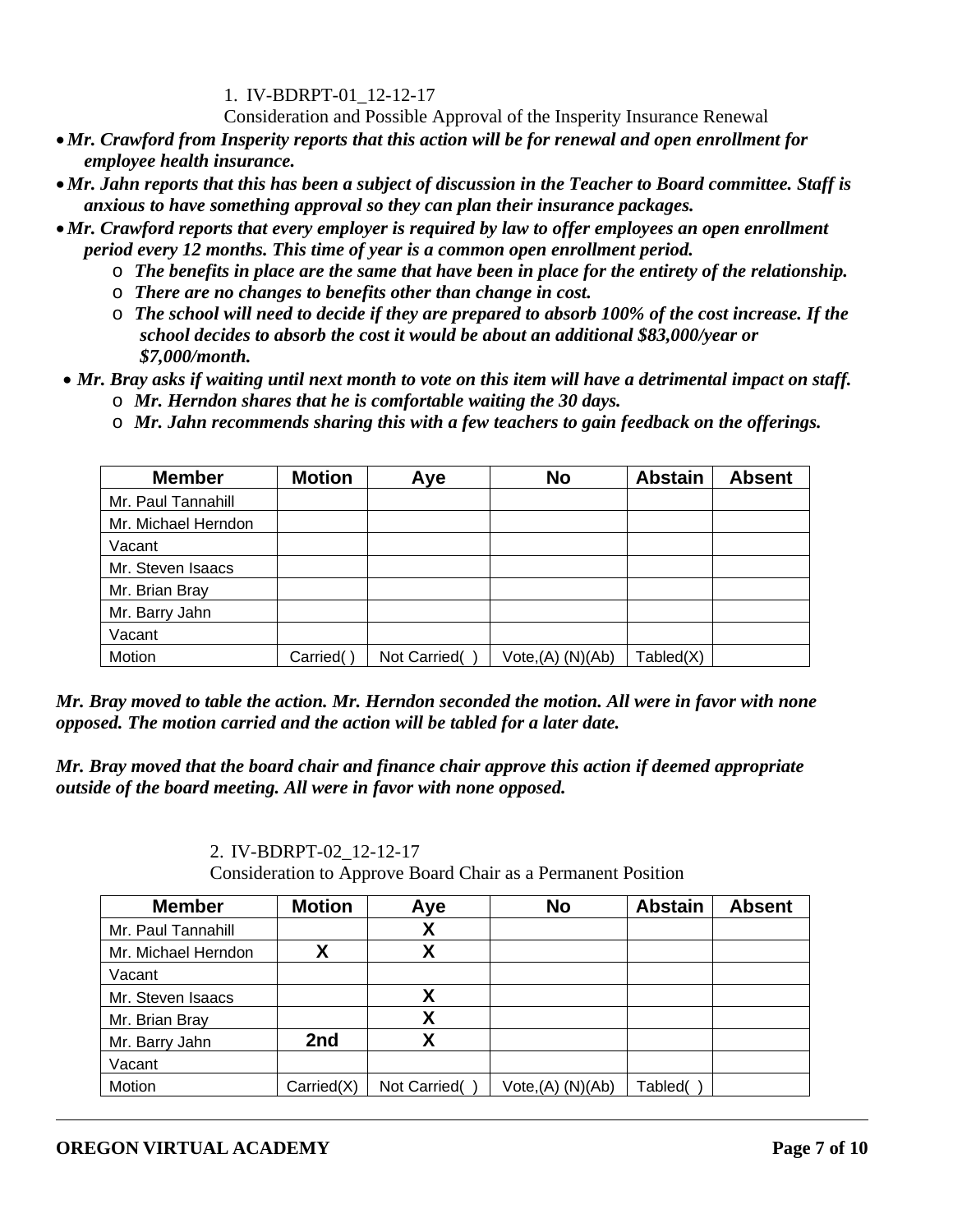### *Mr. Herndon moved to approve Mr. Bray as the permanent Board Chair of the Oregon Virtual Academy. Mr. Jahn seconded the motion. All were in favor with none opposed. The motion carried.*

| <b>Member</b>       | <b>Motion</b> | Aye          | <b>No</b>         | <b>Abstain</b> | <b>Absent</b> |
|---------------------|---------------|--------------|-------------------|----------------|---------------|
| Mr. Paul Tannahill  |               | χ            |                   |                |               |
| Mr. Michael Herndon | 2nd           |              |                   |                |               |
| Vacant              |               |              |                   |                |               |
| Mr. Steven Isaacs   |               | χ            |                   |                |               |
| Mr. Brian Bray      |               | Χ            |                   |                |               |
| Mr. Barry Jahn      |               | Χ            |                   |                |               |
| Vacant              |               |              |                   |                |               |
| Motion              | Carried(X)    | Not Carried( | Vote, (A) (N)(Ab) | Tabled(        |               |

3. IV-BDRPT-03\_12-12-17 Consideration to Approve Board Vice Chair as a Permanent Position

*Mr. Bray moved to approve Mr. Jahn as the permanent Oregon Virtual Academy Board Vice Chair. Mr. Herndon seconded the motion. All were in favor with none opposed. The motion carried.* 

4. IV-BDRPT-04\_12-12-17

Consideration to Approve Terri Bennink as Oregon Virtual Academy Board Member

| <b>Member</b>       | <b>Motion</b>   | Aye          | <b>No</b>            | <b>Abstain</b> | <b>Absent</b> |
|---------------------|-----------------|--------------|----------------------|----------------|---------------|
| Mr. Paul Tannahill  |                 | χ            |                      |                |               |
| Mr. Michael Herndon |                 | χ            |                      |                |               |
| Vacant              |                 |              |                      |                |               |
| Mr. Steven Isaacs   |                 | Χ            |                      |                |               |
| Mr. Brian Bray      | 2 <sub>nd</sub> | χ            |                      |                |               |
| Mr. Barry Jahn      |                 | χ            |                      |                |               |
| Vacant              |                 |              |                      |                |               |
| Motion              | Carried(X)      | Not Carried( | $Vote,(A)$ $(N)(Ab)$ | Tabled(        |               |

*Mr. Bray moved to approve Terri Bennink as an Oregon Virtual Academy Board Member. Mr. Bray seconded the motion. All were in favor with none opposed. The motion carried.* 

5. IV-BDRPT-04\_12-12-17

Consideration to Approve Terri Bennink as the Oregon Virtual Academy Board Secretary.

| <b>Member</b>       | <b>Motion</b> | Aye          | <b>No</b>            | <b>Abstain</b> | <b>Absent</b> |
|---------------------|---------------|--------------|----------------------|----------------|---------------|
| Mr. Paul Tannahill  |               | χ            |                      |                |               |
| Mr. Michael Herndon |               | χ            |                      |                |               |
| Vacant              |               |              |                      |                |               |
| Mr. Steven Isaacs   | 2nd           | Χ            |                      |                |               |
| Mr. Brian Bray      | Χ             | χ            |                      |                |               |
| Mr. Barry Jahn      |               | χ            |                      |                |               |
| Vacant              |               |              |                      |                |               |
| Motion              | Carried(X)    | Not Carried( | $Vote,(A)$ $(N)(Ab)$ | Tabled(        |               |

*Mr. Bray moved to approve Terri Bennink as the Oregon Virtual Academy Board Secretary. Mr. Isaacs seconded the motion. All were in favor with none opposed. The motion carried.*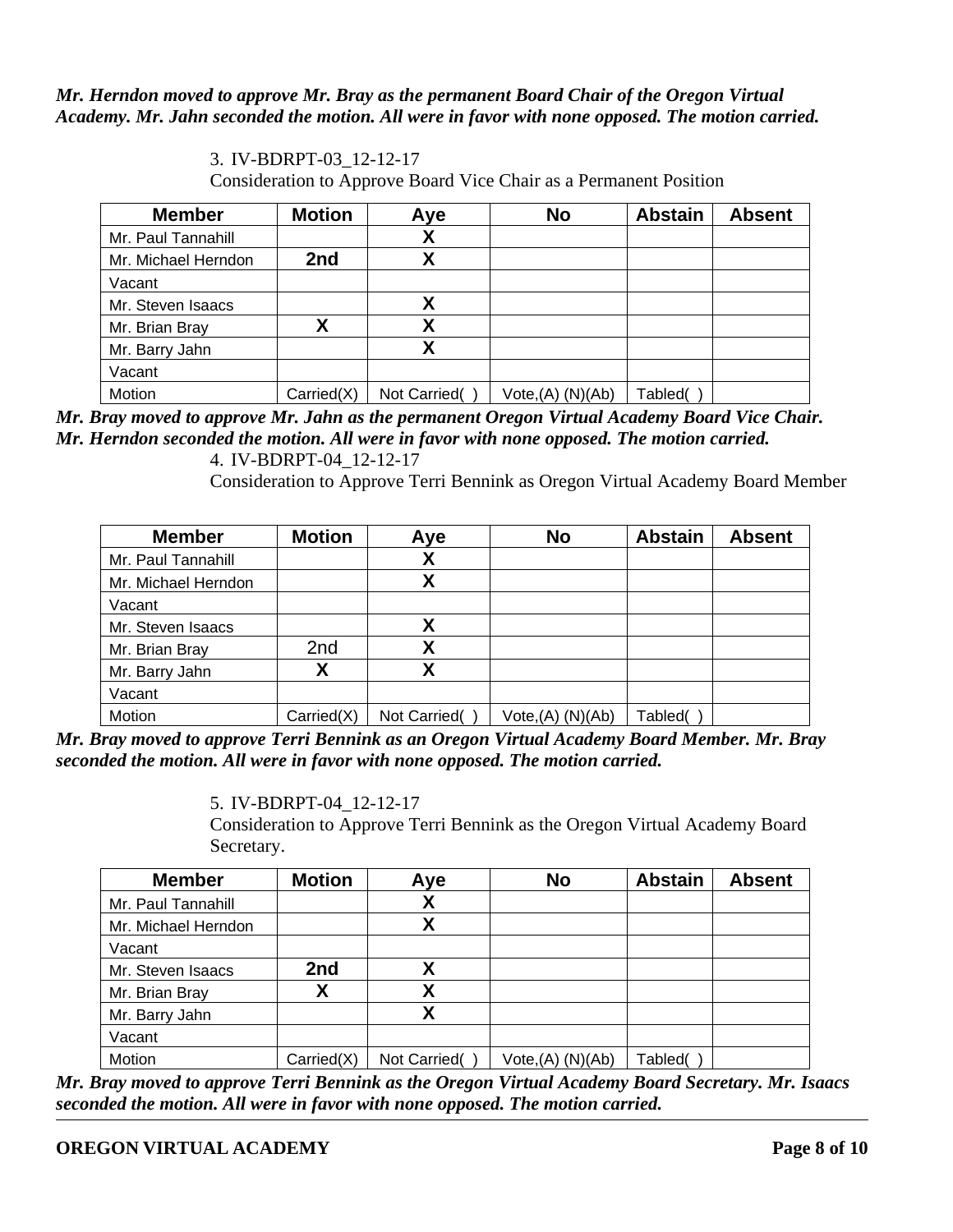6. IV-BDRPT-06\_12-12-17

Consideration to nominate Mr. Herndon as the Oregon Virtual Academy Board Treasurer.

| <b>Member</b>       | <b>Motion</b> | Aye          | <b>No</b>                     | <b>Abstain</b> | <b>Absent</b> |
|---------------------|---------------|--------------|-------------------------------|----------------|---------------|
| Mr. Paul Tannahill  |               | χ            |                               |                |               |
| Mr. Michael Herndon |               | χ            |                               |                |               |
| Vacant              |               |              |                               |                |               |
| Mr. Steven Isaacs   | 2nd           | Χ            |                               |                |               |
| Mr. Brian Bray      |               | χ            |                               |                |               |
| Mr. Barry Jahn      |               | χ            |                               |                |               |
| Vacant              |               |              |                               |                |               |
| Motion              | Carried(X)    | Not Carried( | Vote <sub>1</sub> (A) (N)(Ab) | Tabled(        |               |

*Mr. Bray moved to nominate Mr. Herndon as the Oregon Virtual Academy Board Treasurer. Mr. Isaacs seconded the motion. All were in favor with none opposed.* 

7. IV-BDRPT-07\_12-12-17

Consideration to Approve Nicole Green as a New Hire to Oregon Virtual Academy as the Family Support Liaison.

*Mr. Werlein gives an overview of the position. This is a routine FT staff position.* 

| <b>Member</b>       | <b>Motion</b> | Aye          | <b>No</b>            | <b>Abstain</b> | <b>Absent</b> |
|---------------------|---------------|--------------|----------------------|----------------|---------------|
| Mr. Paul Tannahill  |               |              |                      |                |               |
| Mr. Michael Herndon |               |              |                      |                |               |
| Vacant              |               |              |                      |                |               |
| Mr. Steven Isaacs   |               |              |                      |                |               |
| Mr. Brian Bray      |               |              |                      |                |               |
| Mr. Barry Jahn      |               |              |                      |                |               |
| Vacant              |               |              |                      |                |               |
| Motion              | Carried()     | Not Carried( | $Vote,(A)$ $(N)(Ab)$ | Tabled(        |               |

*No action was taken. Item will move to the January Board Meeting.* 

- **C.** INSTRUCTION AND CURRICULUM
- **D.** PUPIL SERVICES

# **V. ITEMS SCHEDULED FOR INFORMATION**

- **A.** FINANCIAL PACKET:
	- 1. Review Financial Packet (Through November) Craig Chun-Hoon, Finance Manager
- *Mr. Chun-Hoon gives an overview of the current finances through November.* 
	- o *Mr. Bray asked about grant funding for improving graduation rates and when those funds will become available.*